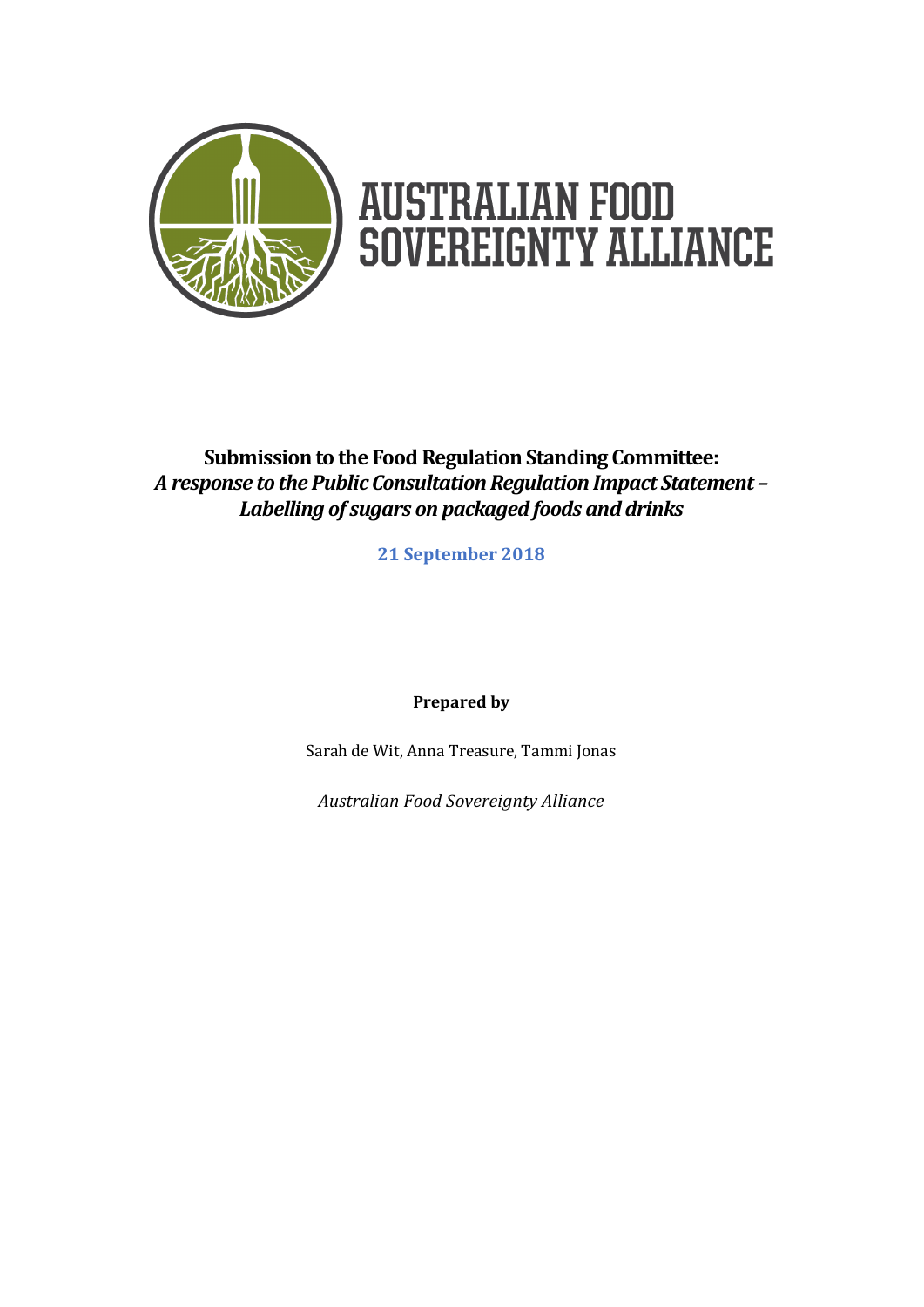#### **TABLE OF CONTENTS**

| <b>ABOUT THE AUSTRALIAN FOOD SOVEREIGNTY ALLIANCE (AFSA)</b>                            | 3  |
|-----------------------------------------------------------------------------------------|----|
| <b>BACKGROUND</b>                                                                       | 4  |
| <b>EXECUTIVE SUMMARY</b>                                                                | 6  |
| <b>AFSA'S RELEVANT POLICIES</b>                                                         | 6  |
| <b>SUMMARY OF RECOMMENDATIONS</b>                                                       | 8  |
| <b>EVIDENCE TO SUPPORT THE FRSC</b>                                                     | 8  |
| <b>RECOMMENDATION 1: NUTRITION-SENSITIVE AGRICULTURE SHOULD BE CONSIDERED</b>           | 8  |
| <b>RECOMMENDATION 2: AUSTRALIA'S DECISION ON LABELLING WILL HAVE BROADER EFFECTS ON</b> |    |
| THE ASIA-PACIFIC REGION.                                                                | 10 |
| <b>RECOMMENDATION 3: CONSIDER PRINCIPLES OF FOOD SOVEREIGNTY.</b>                       | 11 |
| <b>RECOMMENDATION 4: STOP THE PROLIFERATION OF HARMFUL SUGAR SUBSTITUTES AND</b>        |    |
| <b>ARTIFICIAL SWEETENERS.</b>                                                           | 12 |
| <b>RECOMMENDATION 5: CONSIDER THE PEOPLES' FOOD PLAN AS PART OF THE FRSC'S HOLISTIC</b> |    |
| <b>DECISION-MAKING APPROACH</b>                                                         | 13 |
| <b>RECOMMENDATION 6: SUPPORT THE RIGHT TO FOOD</b>                                      | 14 |
| <b>AFSA'S CONTRIBUTION TO RIGHT TO FOOD</b>                                             | 16 |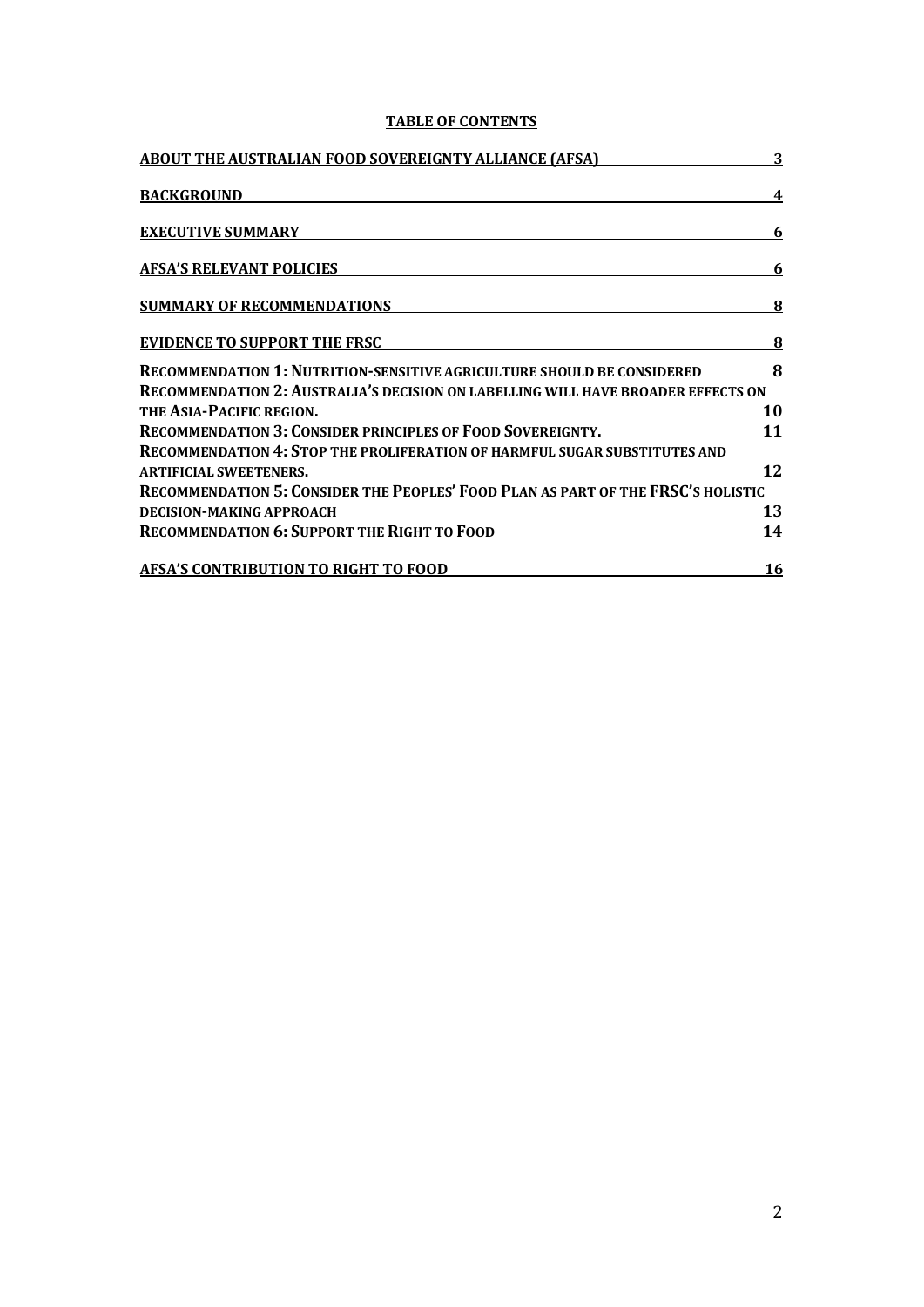### About the Australian Food Sovereignty Alliance (AFSA)

The Australian Food Sovereignty Alliance (**AFSA**) is a collaboration of organisations and individuals working together towards a food system in which people can create, manage, and choose their food supply and distribution system. AFSA is an independent organisation and is not aligned with any political party. We have more than 700 individual, organisational, business, and farm members.

In 2014 we established a producers' branch of AFSA, Fair Food Farmers United (FFFU) to provide a balanced voice to represent farmers and advocate for fair pricing for those selling to the domestic market, connect Australian farmers for farmer-to-farmer knowledge sharing, and to be a voice for farmer-friendly regulations and standards.

We are part of a robust global network of farmer-led organisations involved in food security and food sovereignty policy development and advocacy. We are members of the International Planning Committee for Food Sovereignty (IPC), Urgenci: the International Network for Community-Supported Agriculture, and La Via Campesina – the global movement of peasant farmers, and we have strong relationships with Slow Food International and its Australian chapters. We also provide support for the Australasian representative on the Civil Society Mechanism (CSM), which relates to the Committee on World Food Security (CFS).

We work extensively with primary food producers and consumers across every state and territory in Australia. Our committee has consisted of published academics and lecturers from the University of Melbourne, RMIT, Deakin University, University of Tasmania, University of Sydney, and QUT. We have also had representation from farmers from every state, and local advocates and campaigners such as Food Connect, Friends of the Earth, Regrarians, Fair Food Brisbane, and the Permaculture Network.

Our vision is to enable regenerative farms to thrive, and people everywhere to have a choice in what they eat.

Australians increasingly care about the way their food is produced, including its social and environmental impacts. They seek out food that is grown locally and without damage to the environment. Food produced on small regenerative farms is in strong demand, and we believe that it is critical that government heeds changing community expectations and facilitates, supports and encourages the growth and viability of regenerative agriculture while protecting the environment and human and animal health.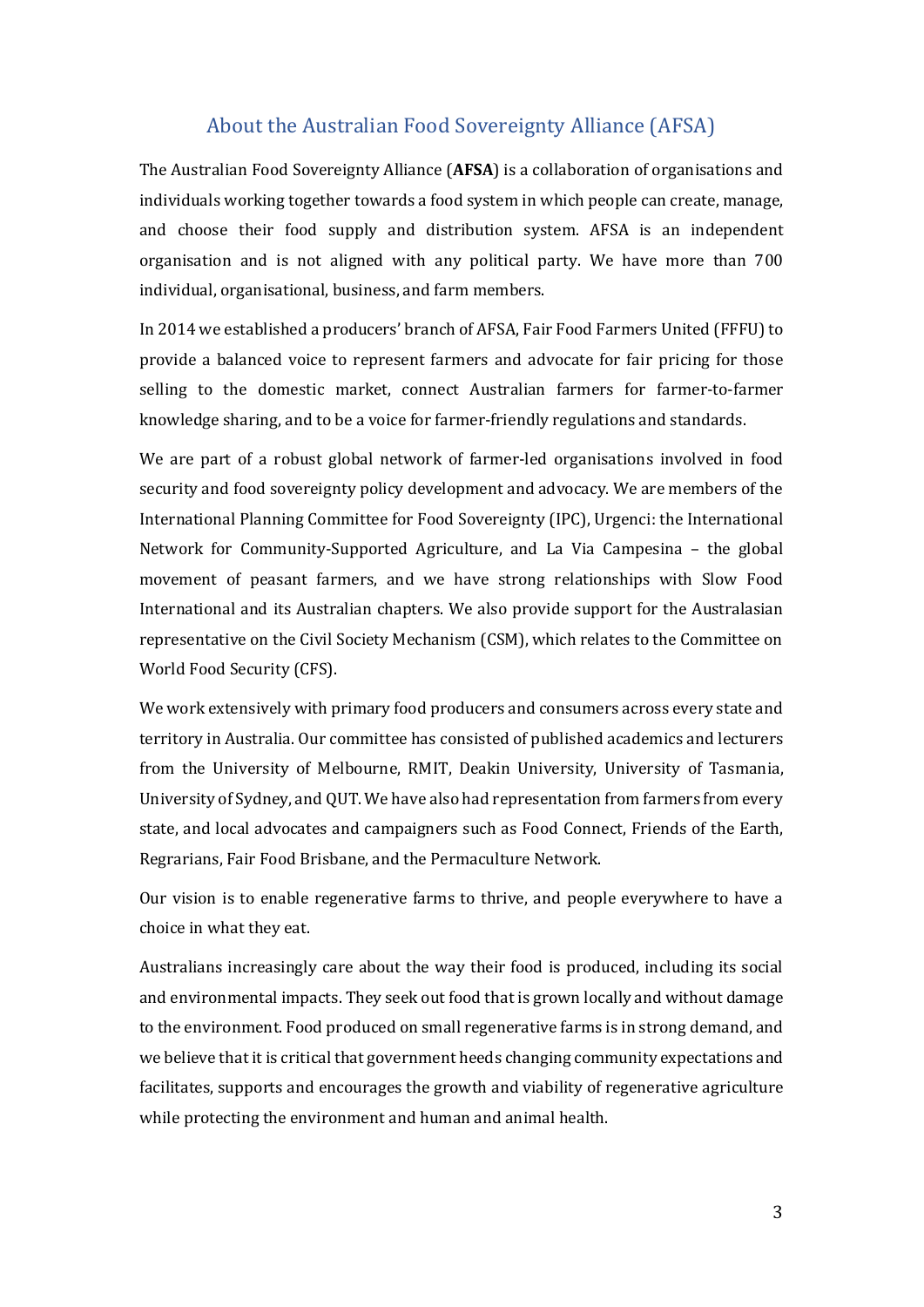# Background

Earlier this year, Australia and New Zealand Ministerial Forum on Food Regulation (the Forum) announced it would begin investigating labelling approaches for providing information on sugars on packaged food and drinks.

Later, the Forum released its Food Regulation's priorities for  $2017 - 2021$ :

- Foodborne Illness Reduction Strategy 2018-2021
- Food safety in the retail sector
- Food safety in horticulture products
- Reducing obesity and chronic disease
- Sugar labelling
- Targeting fat and oils health concerns
- Addressing concerns re: human milk
- Health star ratings update
- Sugar-free and carb-free claims in alcohol

At the request of the Forum, the Food Regulation Standing Committee (FRSC) has given policy advice to the Forum to support consideration of options for labelling of sugars. The Forum and FRSC agree that"*[i]nformation aboutsugar provided on food labels in Australia and New Zealand does not provide adequate contextual information to enable consumers to make informed choices in support of dietary guidelines."*

The Consultation paper seeks information from stakeholders about labelling of sugars on foods and drinks to allow FRSC to identify a preferred policy option and make a recommendation to the Forum in relation to sugar labelling.

The FRSC has produced six options in addition to the status quo:

- 1. Status quo
- 2. Education on how to read and interpret labelling information about sugars
- 3. Change the statement of ingredients to overtly identify sugar-based ingredients
- 4. Added sugars quantified in the nutrition information panel (NIP)
- 5. Advisory labels for foods high in added sugar
- 6. Pictorial display of the amount of sugars and/or added sugars in a serving of food
- 7. Digital linking to off label web-based information about added sugar content.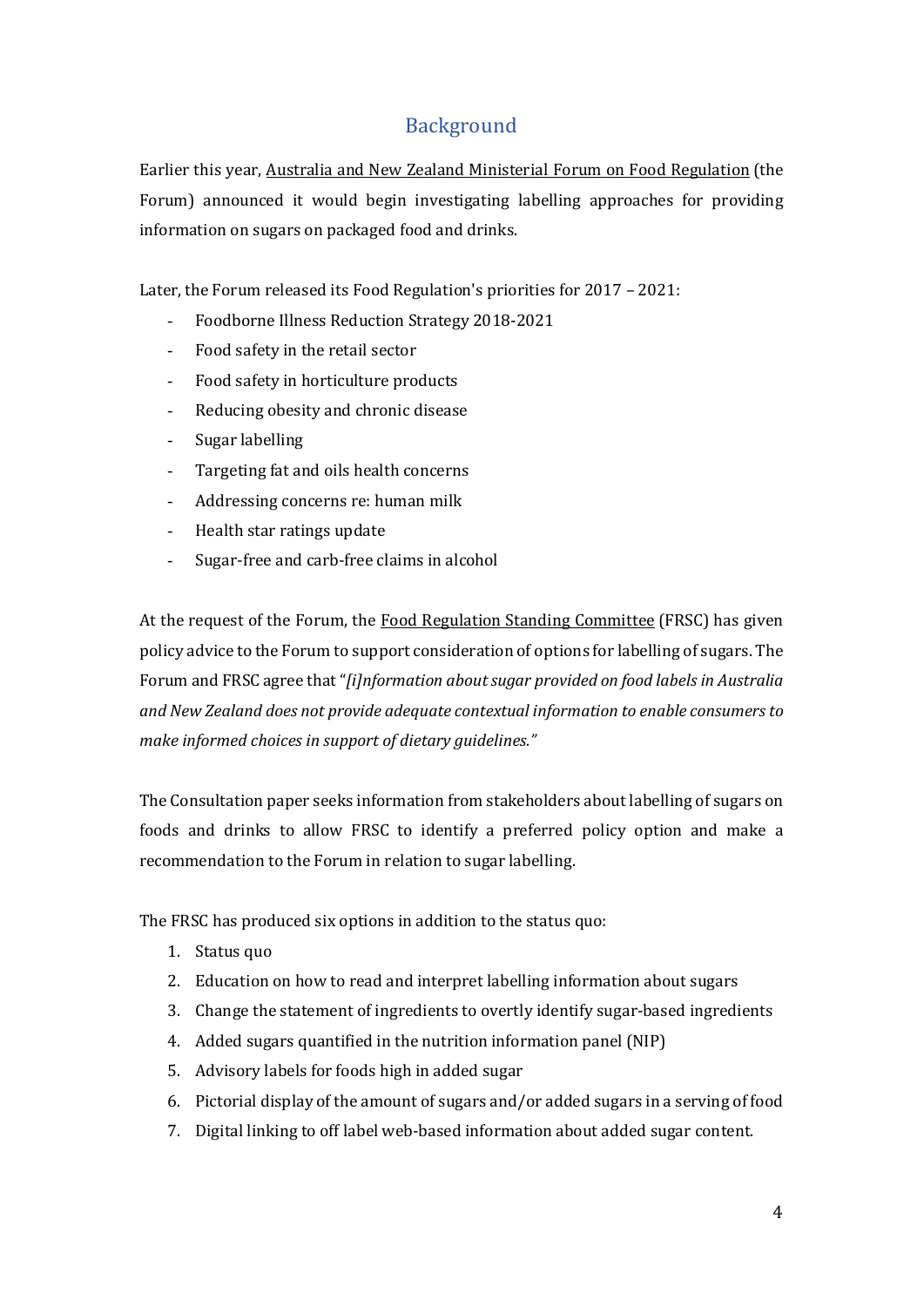The Forum will consider FRSC's recommendation on potential changes to food and drink labels in relation to sugars to enable consumers to make informed choices in support of the dietary guidelines. Implementation of the preferred option(s) (provided it is not the status quo) would be undertaken by Government or industry, depending on the whether the implementation mechanism is regulatory or non-regulatory. The Forum is considering regulatory and non-regulatory options for labelling of sugars on packaged foods and drinks for sale in Australia and New Zealand.

We thank the Committee for facilitating this consultation on the labelling of sugars. As a key food industry stakeholder recognised by the United Nations as well as national, state, and local governments across Australia, we have prepared this submission on the Consultation Paper. While we do not represent farmers or consumers in the New Zealand context, we support better regulatory protections for New Zealand in relation to public health and food and farming policy.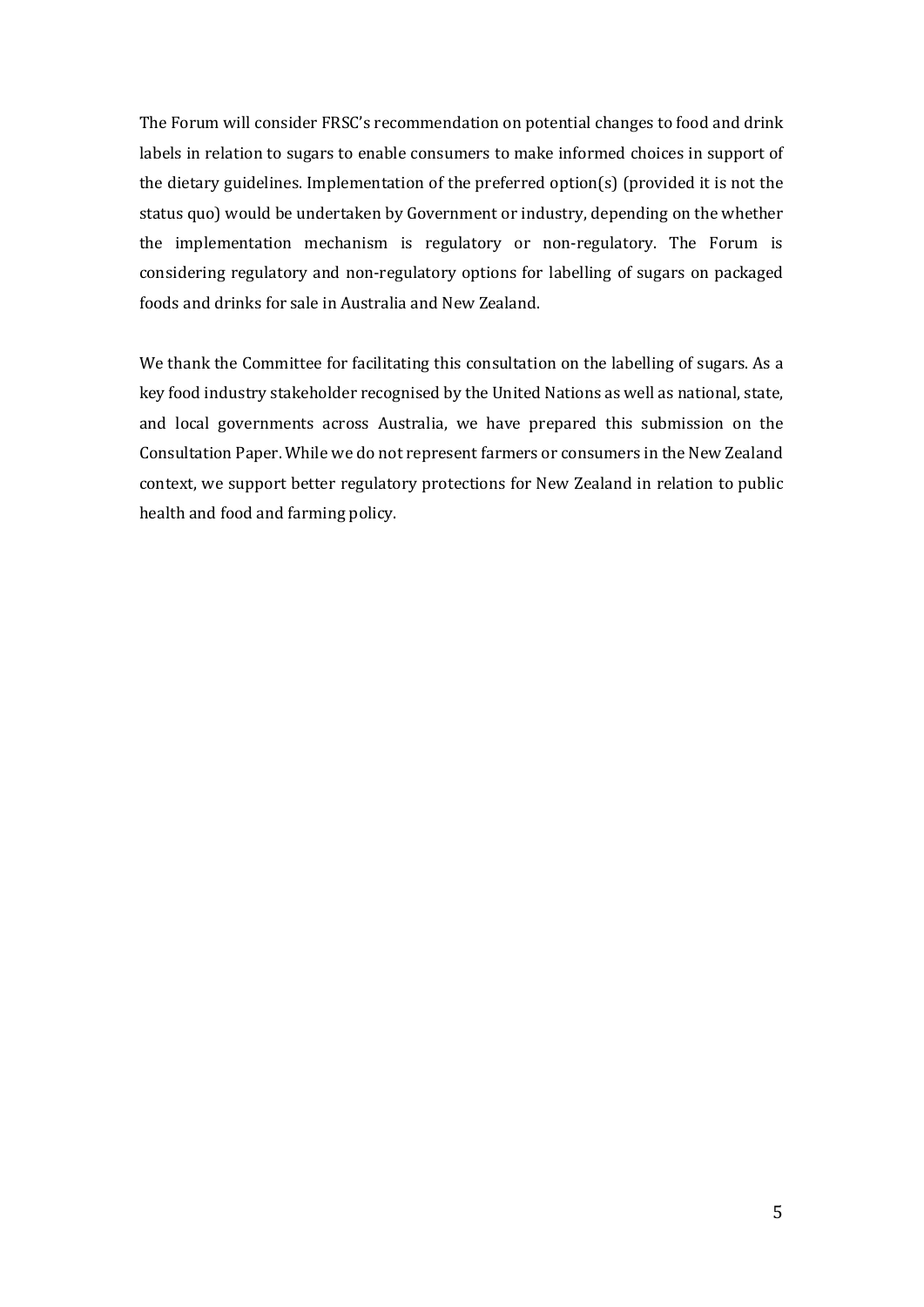### Executive Summary

This submission intends to contribute information that may assist the Forum's consideration of options for labelling of sugars on packaged foods and drinks for sale in Australia and New Zealand.

We agree with the FRSC that *food labels should provide adequate contextual information about sugars to enable consumers to make informed choices in support of the dietary guidelines.1*

The FRSC has stated it will consider a "range of factors that are broader than food labelling influences on consumer behaviour and dietary intakes" to support informed choices, rather than specifically reducing intakes of sugars, overweight and obesity, or dental caries. The Australian Food Sovereignty Alliance (AFSA) believes the FRSC will be more effective in addressing the policy issue and achieving the desired outcome if they consider principles of food sovereignty, the assertion of the collective right of communities and peoples to democratically make and implement key decisions about their food and farming systems.

Food sovereignty asserts the right to nourishing and culturally appropriate food produced and distributed in ecologically sound and ethical ways, and the communities' right to collectively determine their own food and agriculture systems.

Food and farming policies are inextricably linked with public health and the obesity epidemic. AFSA has developed a policy towards sugar taxes and further advanced this policy in regards to labelling of sugars on packaged foods and drinks.

## AFSA's Relevant Policies

#### **Sugar Taxes and Labelling**

 $\overline{a}$ 

AFSA believes that not all sugar is made equal. Food and beverage industry companies have been left to self-regulate, encouraging top-down decisions about what is regarded as 'healthy or 'unhealthy' food. As a result, direct impacts are visible concerning public health and a lack of corporate social responsibility and transparency. Allowing

<sup>1</sup> FRSC considers that 'contextual information' in this situation relates to information that can support consumers to use and interpret a food label.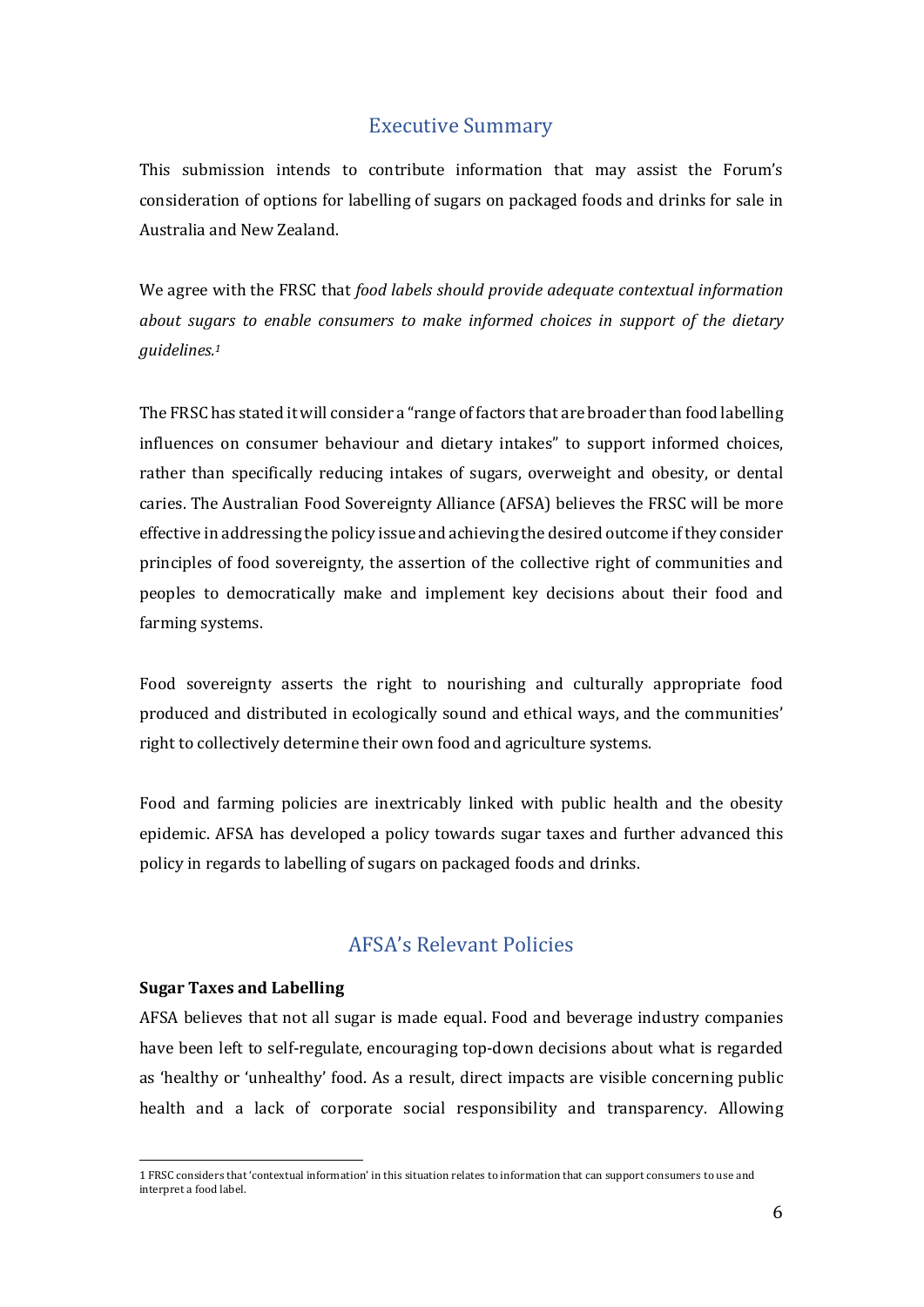corporations to determine the acceptable criteria for the contents of food and beverages is not food sovereignty. Food sovereignty occurs where communities can decide on how these criteria are defined and how food production-consumption networks are (or are not) regulated. 

AFSA supports the notion that producers and food and beverage companies are to be held to account. Corporations rather than consumers ought to be taxed and disincentivised from marketing high-sugar and high-carbohydrate foods, so that the burden of cost is laden on those ultimately responsible, rather than consumers. We are not in favour of a sugar tax on consumers as this only penalises individuals in the face of systemic problems.

We support governments and food regulation authorities targeting and addressing the direct relationship between the advertising and consumption of food and beverages with high sugar (and added sugar) content. We support a holistic approach towards sugar policies as they are inseparable from food and farming policies and require consideration of the perspective of not only consumers and health specialists, but also farmers.

#### **The Right to Food**

AFSA supports the Right to Food. The Right to Food is now a well-established concept world over. As a signatory to the United Nations (UN) Covenant on Economic, Social and Cultural Rights, Australia is bound to ensure the full enjoyment of the universal human rights it outlines, include the right to adequate food.2 That obligation includes *respecting*, *protecting*, *facilitating* and *providing* access to adequate food to ensure food security and healthy livelihoods. 3

#### **Regulation of Food**

 $\overline{a}$ 

AFSA supports fair, consistent, transparent and scale-appropriate application of the regulation of food to ensure it is produced and distributed safely.

In contrast to regulation, prohibition creates the dilemma that should people persist in accessing a prohibited food, there is not consistent regulated process governing its production and distribution. The public health risks therefore remain for people who continue to access such food. The human reality is that some people choose for reasons

<sup>2</sup> Article 2 of the International Covenant on Economic, Social and Cultural Rights (ICESCR).

<sup>3</sup> United Nations Human Rights Office of the High Commissioner, Special Rapporteur on the Right to Food, <http://www.ohchr.org/EN/Issues/Food/Pages/FoodIndex.aspx>.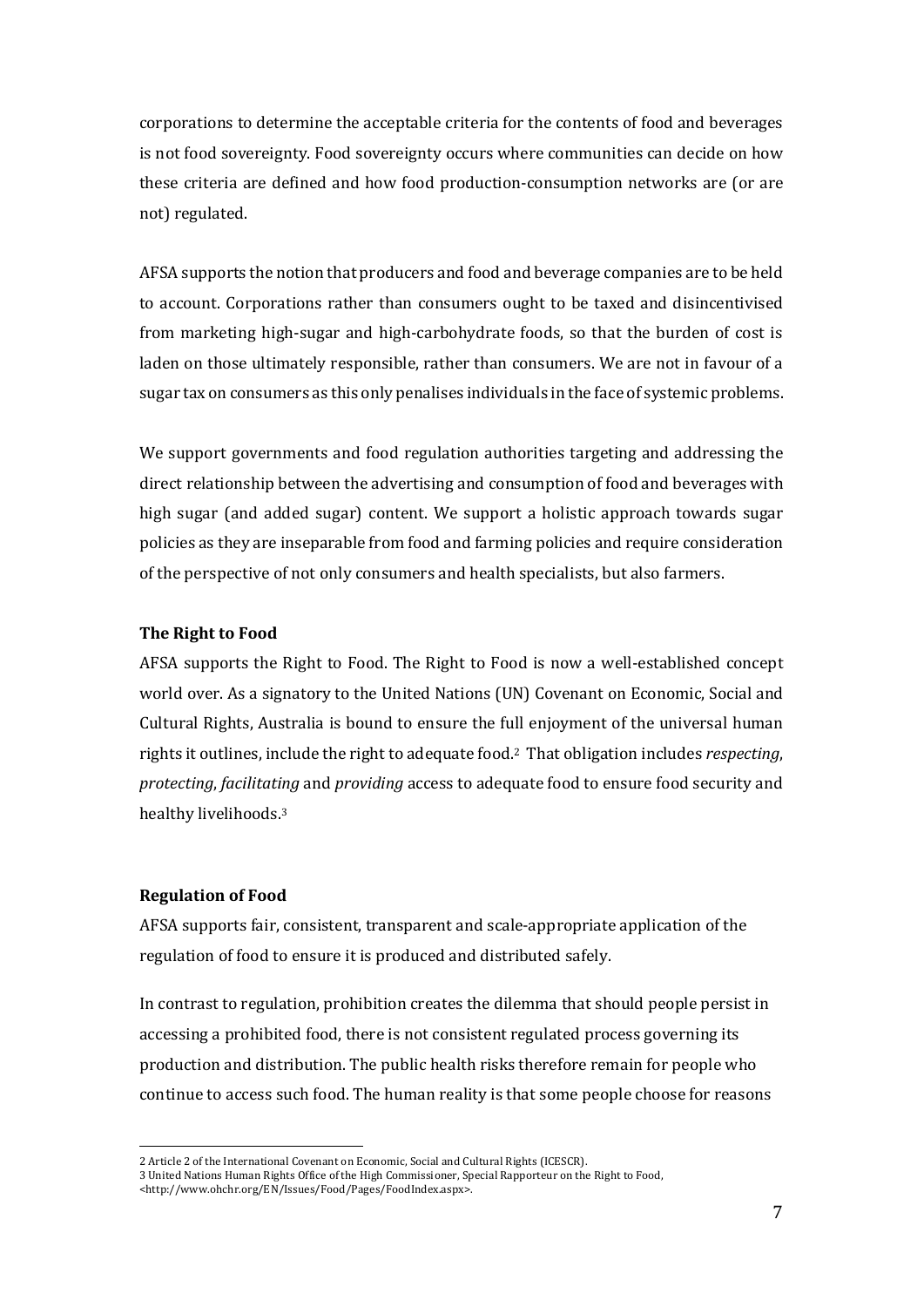of personal and cultural beliefs to access such foods even if prohibited.

For all of these reasons AFSA favours fair and consistent regulation, built in democratic consultation with all stakeholder groups, for all foods.

#### **Labelling**

AFSA also supports a national, comprehensive labelling system, including GM, nanotechnology, sustainable fisheries, food irradiation, palm oil, and other social and environmental standards.

### Summary of Recommendations

**Recommendation 1:** Nutrition-sensitive agriculture should be supported.

**Recommendation 2:** Australia's decision on labelling will have broader effects on the Asia-Pacific region, and greater incentives and institutional innovations in support of smallholder farmers in this region should be implemented.

**Recommendation 3:** Consider principles of Food Sovereignty.

**Recommendation 4:** Stop the proliferation of harmful sugar substitutes and artificial sweeteners.

**Recommendation 5:** Consider the Peoples' Food Plan as part of the FRSC's holistic decision-making approach

**Recommendation 6:** Make it a national priority to improve Australia's observance of our international obligation to ensure the Right to Food.

# Evidence to support the FRSC

#### Recommendation 1: Nutrition-sensitive agriculture should be supported

Australia's food supply and agriculture system are export-oriented. Australia-based scholars such as Carol Richards and Jane Dixon advocate nutrition-sensitive agriculture in response to this issue.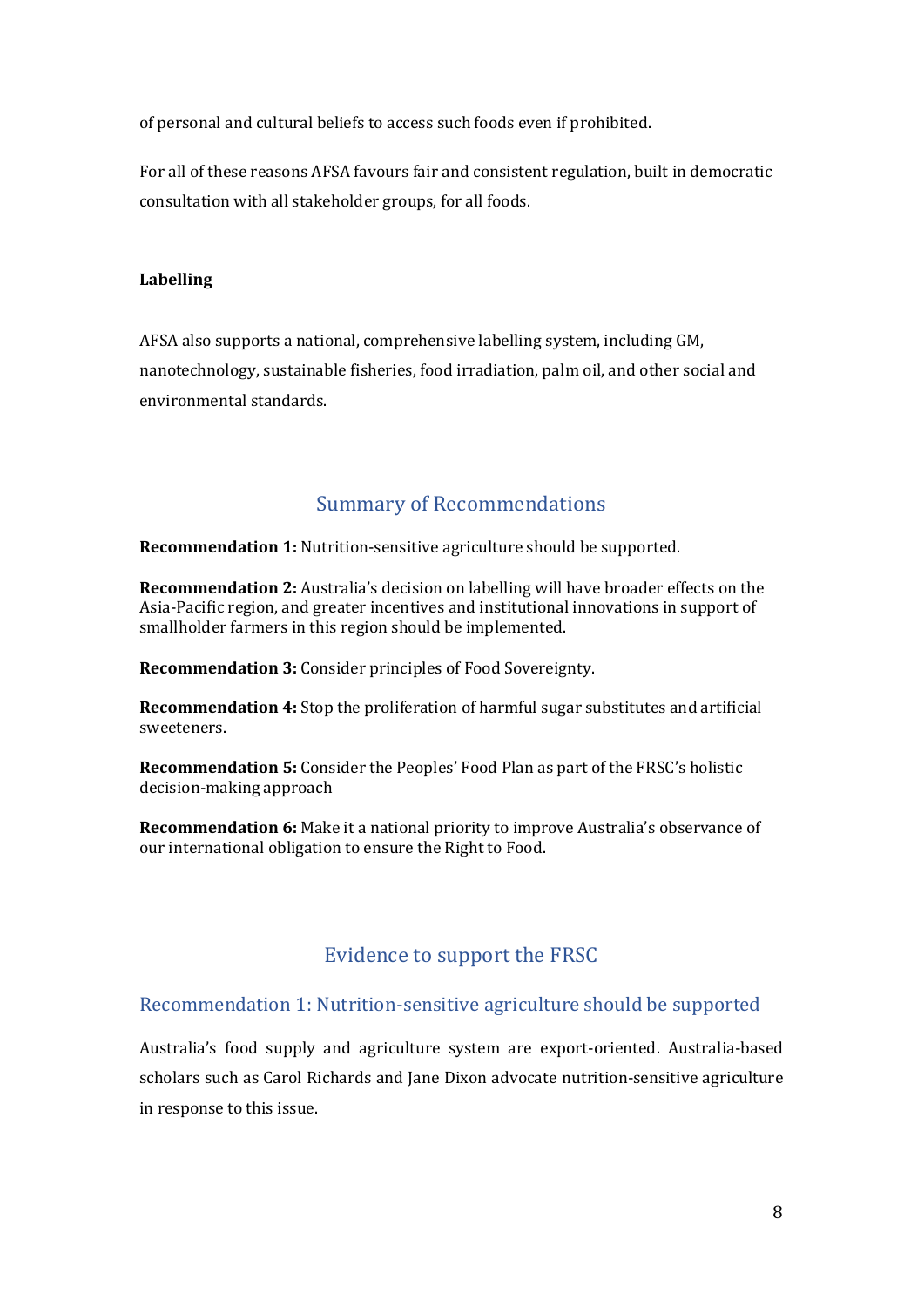Nutrition-sensitive agriculture can help to alleviate the spread of diet-related noncommunicable diseases (NCDs). The UN System High Level Task Force on Global Food Security 2012 too have observed and attempted to address high calorie and low nutrient diets by looking to agriculture as a part of the solution.

*"More than one billion people have sufficient calories but insufficient nutrients has raised questions regarding the links between the health of populations and the health of agriculture. Nutrition-sensitive agriculture has become a proxy for food supplies that contain less sugar, salt, animal-saturated and other transfats, and higher amounts of fruit, vegetables and pulses."4*

Dixon and Richards' paper identified nutrition-sensitive agriculture as one of the two key drivers of food security, alongside household incomes. To ensure Australians are healthier and consume less sugar and added sugar in food and beverages, the government needs an agricultural sector that delivers dietary diversity via a fair, sustainable and sovereign food system.

Governments currently support capital intensive agriculture in order to deliver cheap food and produce high-value protein and bulk carbohydrates for export markets. The In 2012, the Australian sugar industry exported 70 percent of its produce.5 Producing and exporting sugar involved exporting the water irrigated and licensed to grow it. Australia's precious water resources are at stake and changes in policies towards sugar consumption will ultimately affect our water.

Along with wheat and beef, sugar is a bulk commodity, making it more impactful than other crops on the robustness and agroecological diversity of Australia's agricultural industry. The FRSC should take into account the relative importance of industrial and alternative food subsystems when considering labelling of sugars because the new labelling will shape the consumption and growth of sugar.

 $\overline{a}$ 

<sup>4</sup> Dixon J and Richards C, 2015, On food security and alternative food networks: understanding and performing food security in the context of urban bias, Springer Science+Business Media Dordrecht. 5ABS. 2012b. Year book Australia, 2012: Farming in Australia, Canberra: Australian Bureau of Statistics.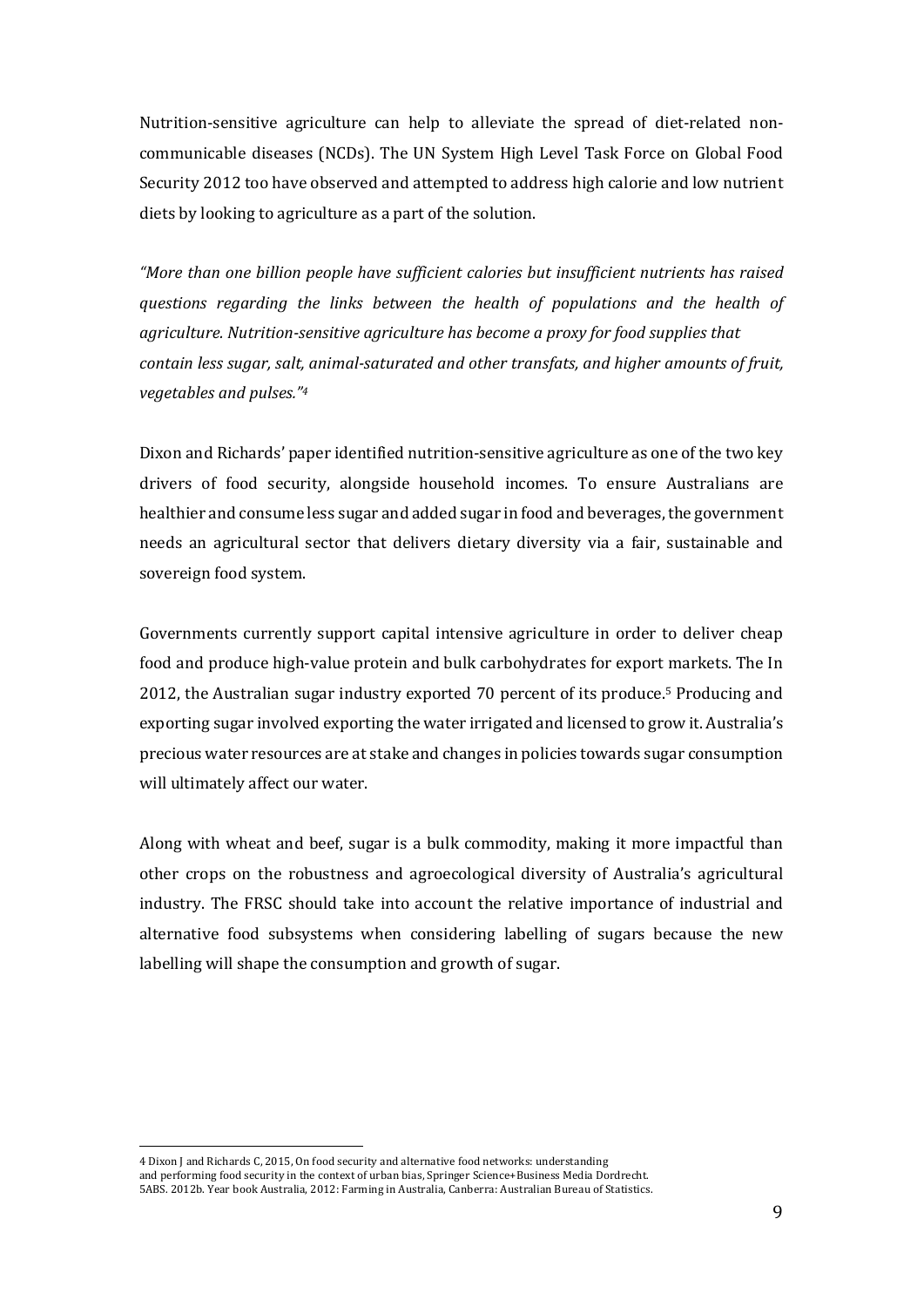### Recommendation 2: Australia's decision on labelling will have broader effects on the Asia-Pacific region.

The Food and Agriculture Organisation (FAO) Regional Conference for Asia and the Pacific's Roundtable session in Fiji in April this year reported that the the availability and consumption of ultra-processed foods that are high in salt, sugar or fat are increasing substantially. Consequently, obesity rates are climbing in all countries, and have already reached extremely high levels in Pacific island countries. Without changes in diets, the burden of NCDs such as cardiovascular diseases and diabetes will be very high by 2050 and possibly even earlier. <sup>6</sup>

With these considerations in mind, many countries in Asia and the Pacific are experimenting with taxes on such foods. These taxes are proving to be controversial: while they have the potential to reduce the consumption of such foods, thus improving nutrition and reducing the burden of disease, they might also affect a range of farmers (e.g. those who grow sugar and oilseeds) and those who are employed in the distribution chains for those foods.

The FAO emphasises that the Asia and Pacific region is experiencing rapid economic growth, urbanisation and major demographic shifts. These factors have led to dietary diversification and a structural transformation of the economy, with an increasing role for non-farm income due to technology. Diets have transitioned away from traditional staple crops towards imported cereal-based products (white rice, wheat flour, white bread) that are lower inessential micronutrients such as vitamin A and iron; as well as processed, energy-dense foods high in salt, sugar and fat. Pacific small island developing nations now make up the top seven most obese countries in the world, and seven of the ten countries with the highest diabetes prevalence in the world.<sup>7</sup>

AFSA submits that these trends and technologies have potentially profound implications for the livelihoods of smallholder farmers in Asia and the Pacific, as well as for the management of natural resources, and the organisation of food systems, especially in the context of climate change.

 $\overline{a}$ 

<sup>6</sup> FAO, March 2018, Round Table on Imagining Future Healthy and Inclusive Food Systems in Asia and the Pacific, accessed at: <htttp://www.fao.org/3/MV747en/mv747en.pdf>.

<sup>&</sup>lt;sup>7</sup> World Bank. 2016. Pacific Possible: Health and Non-Communicable Diseases. Background Paper.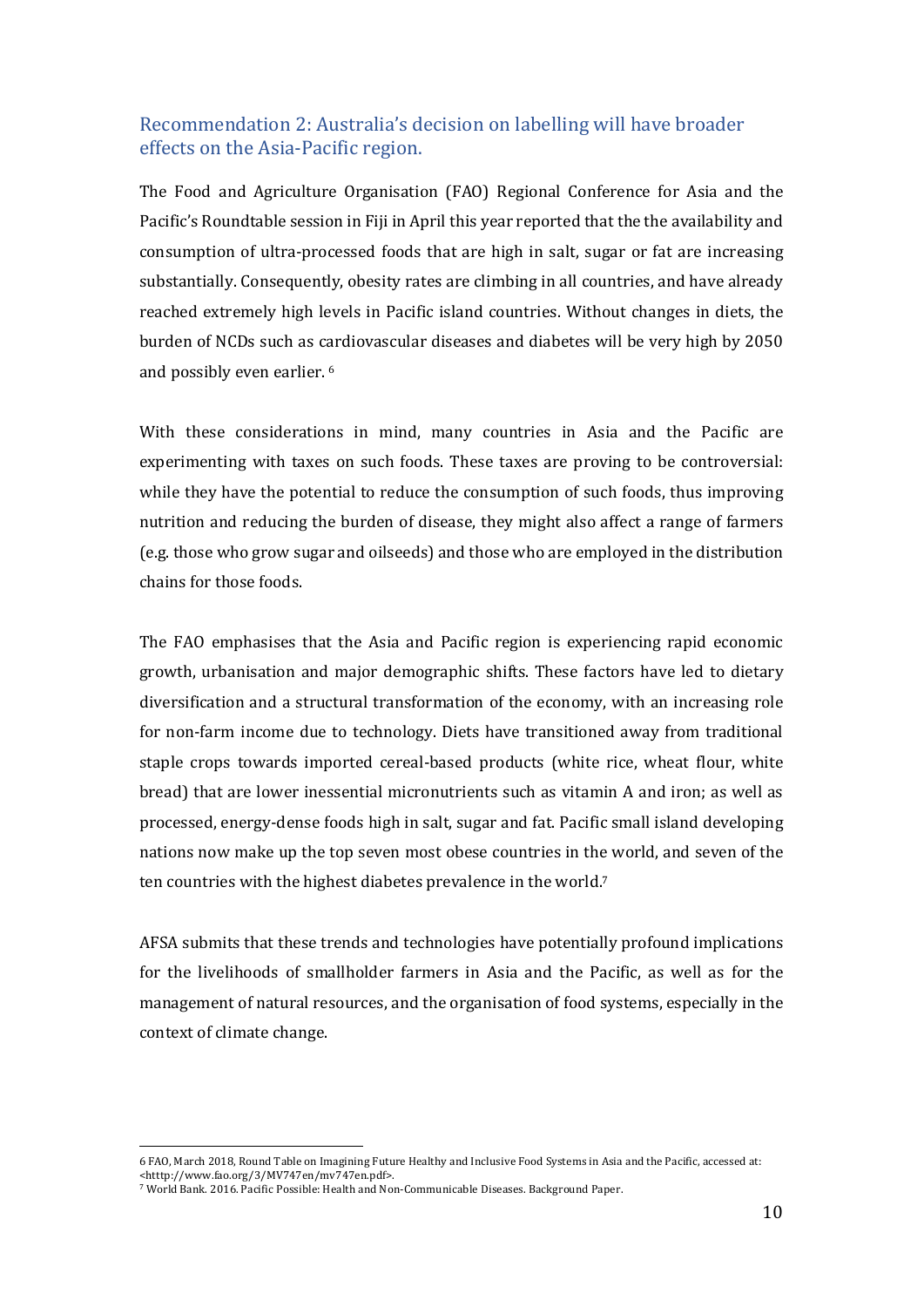The impact of these trends on food security and nutrition therefore needs a multi-faceted approach, encompassing greater incentives and institutional innovations in support of smallholder farmers in this region.

### Recommendation 3: Consider principles of Food Sovereignty

Food sovereignty asserts the right of peoples to nourishing and culturally appropriate food produced and distributed in ecologically sound and ethical ways, and their right to collectively determine their own food and agriculture systems.

The international food sovereignty movement has developed six defining principles. Food sovereignty:

- 1. **Focuses on food for people:** The right to food which is healthy and culturally appropriate is the basic legal demand underpinning food sovereignty. Guaranteeing it requires policies which support diversified food production in each region and country. Food is not simply another commodity to be traded or speculated on for profit.
- 2. **Values food providers:** Many smallholder farmers suffer violence, marginalisation and racism from corporate landowners and governments. People are often pushed off their land by mining concerns or agribusiness. Agricultural workers can face severe exploitation and even bonded labour. Although women produce most of the food in the global south, their role and knowledge are often ignored, and their rights to resources and as workers are violated. Food sovereignty asserts food providers' right to live and work in dignity.
- 3. **Localises food systems:** Food must be seen primarily as sustenance for the community and only secondarily as something to be traded. Under food sovereignty, local and regional provision takes precedence over supplying distant markets, and export-orientated agriculture is rejected. The 'free trade' policies which prevent developing countries from protecting their own agriculture, for example through subsidies and tariffs, are also inimical to food sovereignty.
- 4. **Puts control locally:** Food sovereignty places control over territory, land, grazing, water, seeds, livestock and fish populations on local food providers and respects their rights. They can use and share them in socially and environmentally sustainable ways which conserve diversity. Privatisation of such resources, for example through intellectual property rights regimes or commercial contracts, is explicitly rejected.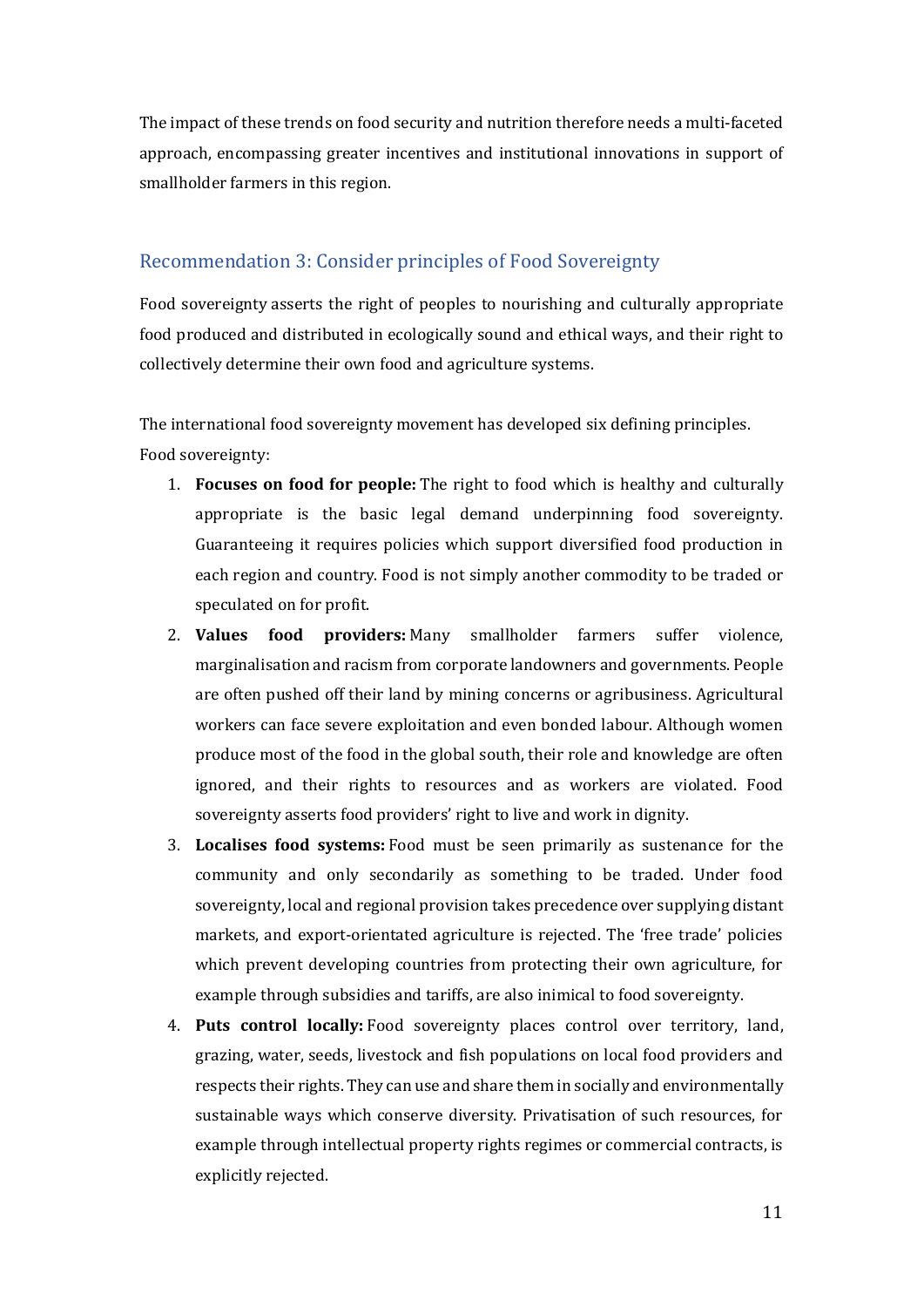- 5. **Builds knowledge and skills:** Technologies, such as genetic engineering, that undermine food providers' ability to develop and pass on knowledge and skills needed for localised food systems are rejected. Instead, food sovereignty calls for appropriate research systems to support the development of agricultural knowledge and skills.
- 6. **Works with nature:** Food sovereignty requires production and distribution systems that protect natural resources and reduce greenhouse gas emissions, avoiding energy-intensive industrial methods that damage the environment and the health of those that inhabit it.

## Recommendation 4: Stop the proliferation of harmful sugar substitutes and artificial sweeteners.

Sugar substitutes and intense artificial sweeteners are proliferating in production and variety. These include table top sugar substitutes such as powdered sweeteners, and a range of powdered beverages including fruit flavoured drinks, milks and flavoured milk drinks, instant tea and coffee, and protein drinks.

While research results regarding the risks to public health are inconclusive, it is clear that we have largely left one authority responsible to regulate such ingestible substances. The Food Standards Authority Australia New Zealand (FSANZ) conducts pre-market risk analysis to examine and assess public health and safety risks associated with food. However, many potential risks in different food additives, such as Advantame, involve regulatory issues because often at the time the application is received, no other country will have completed a toxicological assessment. Therefore, no acceptable daily intake (ADI) for the product had been established, leaving FSANZ and the producer to selfdetermine the risks of the product, the maximum ADI and Good Manufacturing Practice (GMP) protocols.

Without transparent and peer-reviewed regulation of additives and sweeteners, true and meaningful labelling would be ineffective. Sweeteners and food additives are specifically targeting towards people as part of weight management and loss.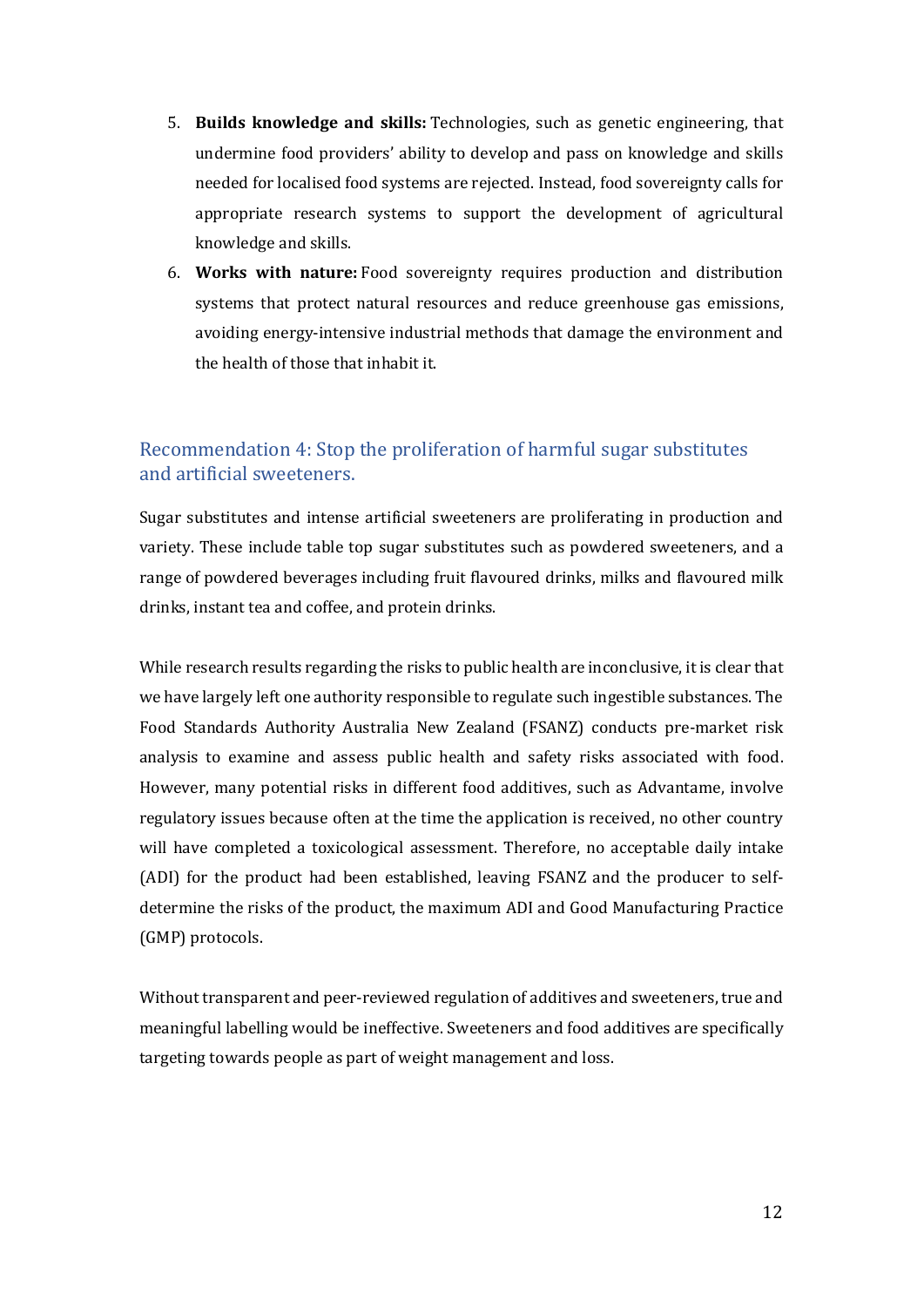### Recommendation 5: Consider the Peoples' Food Plan as part of the FRSC's holistic decision-making approach

In 2010, AFSA created the Peoples' Food Plan as an alternative to a corporate-led, marketdriven food policy that ignores household food security and leaves food relief organisations to fill the gap.

It was written in extensive collaboration and consultation with community groups, noncorporate farmers, social entrepreneurs, health and nutrition professionals, trade unionists, academics and other working people. It represents their interests and priorities, not the interests and priorities of big business. The fundamental guiding principles of this Plan were based in the internationally-recognised framework of food sovereignty.

The Peoples' Food Plan reported that the production of wheat, beef, dairy and sugar may decline by as much as 80 percent by 2050 when the combined effects of climate change, reduced water availability, soil erosion, soil salinisation and acidification are taken into account; soil salinity is expected to nearly treble from current levels to affect 17 million hectares by 2050.<sup>8</sup> This demonstrates the necessity to support agro-ecological farming alongside targeting labelling issues in the food system.

The Plan also called for a national, comprehensive labelling system, including genetic modification, nanotechnology, sustainable fisheries, food irradiation, palm oil, and other social and environmental standards. Participants who engaged in the making of the Plan also demanded improved nutritional security; support for agricultural production systems that reverse the depletion of nutrients from Australian soils and food; support for Australia to produce enough fruit and vegetables to provide everyone with a healthy diet; and for further research to be done into the link between addiction and consumption of sugary, salty and fatty foods

Below is a comparison between the National Food Plan and the Peoples' Food Plan developed in 2012:

 $\overline{a}$ 8 Australian Food Sovereignty Alliance, Peoples' Food Plan, 2012-2013 <https://afsa.org.au/wpcontent/uploads/2012/11/AFSA\_PFP\_WorkingPaper-FINAL-15-Feb-2013.pdf>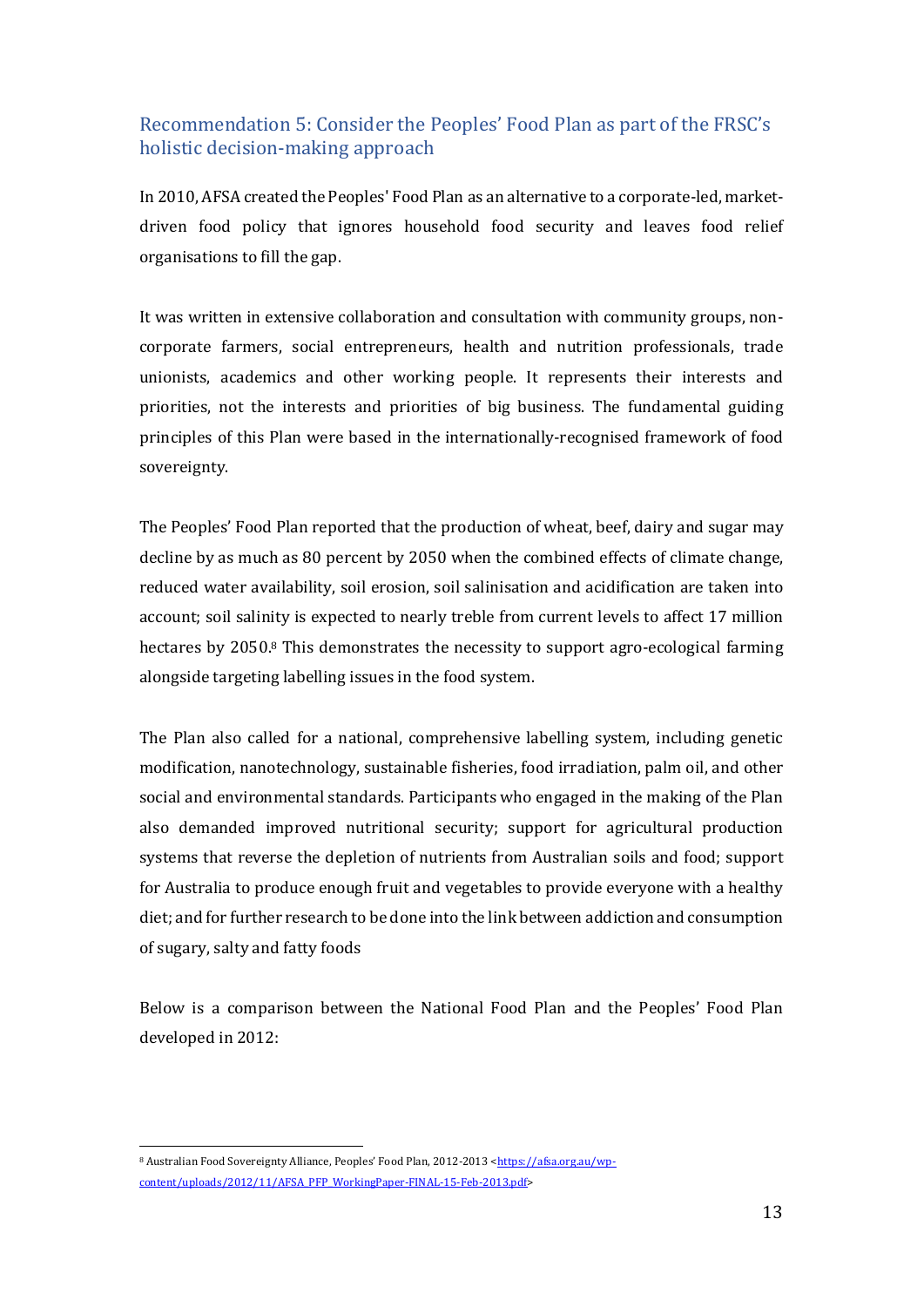| APPROACH/<br>ATTITUDE /<br>PRINCIPLE             | <b>NATIONAL FOOD PLAN</b>                                                                                                                                                                                                                                                                                                                                                                                    | <b>PEOPLES' FOOD PLAN</b>                                                                                                                                                                                                                                                                                                                                                                                                                                                                                                                                                                                                                                                                                                                                             |
|--------------------------------------------------|--------------------------------------------------------------------------------------------------------------------------------------------------------------------------------------------------------------------------------------------------------------------------------------------------------------------------------------------------------------------------------------------------------------|-----------------------------------------------------------------------------------------------------------------------------------------------------------------------------------------------------------------------------------------------------------------------------------------------------------------------------------------------------------------------------------------------------------------------------------------------------------------------------------------------------------------------------------------------------------------------------------------------------------------------------------------------------------------------------------------------------------------------------------------------------------------------|
| <b>Time-frame</b>                                | 20 years                                                                                                                                                                                                                                                                                                                                                                                                     | $100+$ years                                                                                                                                                                                                                                                                                                                                                                                                                                                                                                                                                                                                                                                                                                                                                          |
| <b>Attitude to family farmers</b>                | No vision for family farmers - their numbers will<br>continue to decline and they will replaced by corporate<br>farming models (p 159)                                                                                                                                                                                                                                                                       | Thriving family farms are at the centre of thriving<br>rural communities, and have a vital role to play in<br>the transition to a sustainable, fair and resilient food<br>future                                                                                                                                                                                                                                                                                                                                                                                                                                                                                                                                                                                      |
| Attitude to the market                           | Market-led approach is the best, no or minimal<br>intervention required, either as regards land<br>management and use, or as regards food product<br>development and marketing (p 133)                                                                                                                                                                                                                       | Market-led approach has demonstrably failed in<br>terms of healthy food for all, sustainably produced,<br>and providing dignified livelihoods for producers and<br>workers                                                                                                                                                                                                                                                                                                                                                                                                                                                                                                                                                                                            |
|                                                  | Govt does not propose a shift to sustainable<br>production systems (p201), even though it favours the<br>national application of genetically modified organisms                                                                                                                                                                                                                                              | Intervention is necessary - to protect prime farmland,<br>to ensure the right to farm for family farmers, to<br>ensure diversity in the retail sector, to encourage<br>sustainable farm practices, to control the junk and<br>fast food industries                                                                                                                                                                                                                                                                                                                                                                                                                                                                                                                    |
| Approach to tackling<br>obesity pandemic         | Obesity individualised, seen as issue of 'poor food<br>choices'<br>Business-as-usual, reliance on food industry self-<br>regulation, educating consumers about health choices<br>- a failed strategy<br>No new proposals to reduce prevalence of obesity<br>No recognition of the need for a fundamental shift to a<br>healthy and sustainable diet                                                          | Obesity is a structural issue, its roots lie in power<br>of food companies to shape food choices - 'the<br>obesogenic environment - & structural subsidies to<br>the junk food industry<br>Experience elsewhere (e.g. Scandanavia) shows that<br>regulation and intervention is required, including<br>strict controls on advertising to children, and<br>implementation of a sugar / fat tax<br>National Preventative Health Taskforce (2009)                                                                                                                                                                                                                                                                                                                        |
|                                                  |                                                                                                                                                                                                                                                                                                                                                                                                              | recommended these measures as a matter of urgency<br>Must be coupled with comprehensive and national<br>food and nutrition literacy education                                                                                                                                                                                                                                                                                                                                                                                                                                                                                                                                                                                                                         |
| Attitude to GM and new<br>technologies           | Enthusiastic - develop national strategy for its<br>consistent application, to overcome moratoria in some<br>states, and low consumer acceptance<br>$(p153-4)$                                                                                                                                                                                                                                               | GM is fundamentally about corporate profit and<br>creating further dependencies for farmers. It has<br>failed to deliver on its promises of increased yields,<br>and has instead delivered super-pests and super-<br>weeds                                                                                                                                                                                                                                                                                                                                                                                                                                                                                                                                            |
| Approach to food<br>governance and<br>leadership | Decision-making powers reserved to DAFF, with<br>proposed advisory Ministerial Food Forum, Stakeholder<br>Committee on Food and Australian Food Council to<br>'facilitate dialogue between stakeholders' (p 53)<br>Likely outcome is that the voice of agri-business and<br>food retailers will dominate the Stakeholder Forum<br>and marginalise those of other stakeholders (Food<br>Alliance brief, p5-6) | Key principles for food governance include:<br>people and community centred<br>food as a human right<br>٠<br>promoting wellness and strengthening resilience<br>Food policy at the Federal level should be led by the<br>Department of Health, not DAFF, and with a National<br>Food Council that accords equal participation and<br>real decision-making powers to the community,<br>health, environment, family farming, consumer and<br>diverse food business sectors, as it does to corporate<br>agri-business and large retail<br>The work of the NFC should be informed by a<br>diversity of local and regional Food Policy Councils<br>with multi-stakeholder representation, facilitated<br>by local government and accountable to their local<br>communities |

### Recommendation 6: Support the Right to Food

 $\overline{a}$ 

The Right to Food obligation is aided by the special mechanisms of the UN, which has been appointing Special Rapporteurs on the Right to Food for over three decades.<sup>9</sup> It is now being implemented in Constitutions, laws and government-civil society institutions in a growing number of countries and localities around the world, from Ecuador and Venezuela in Latin America, to Nepal in South Asia, to Mali in Africa, to Spain and Italy in Europe, and Maine and Vermont in the United States.

<sup>9</sup> Food and Agriculture Organization (2012b), Right to Food Timeline, Legal Office, Food and Agriculture Organization of the United Nations, archived from the original on 6 June 2012. <https://www.webcitation.org/68Cm7UmiN>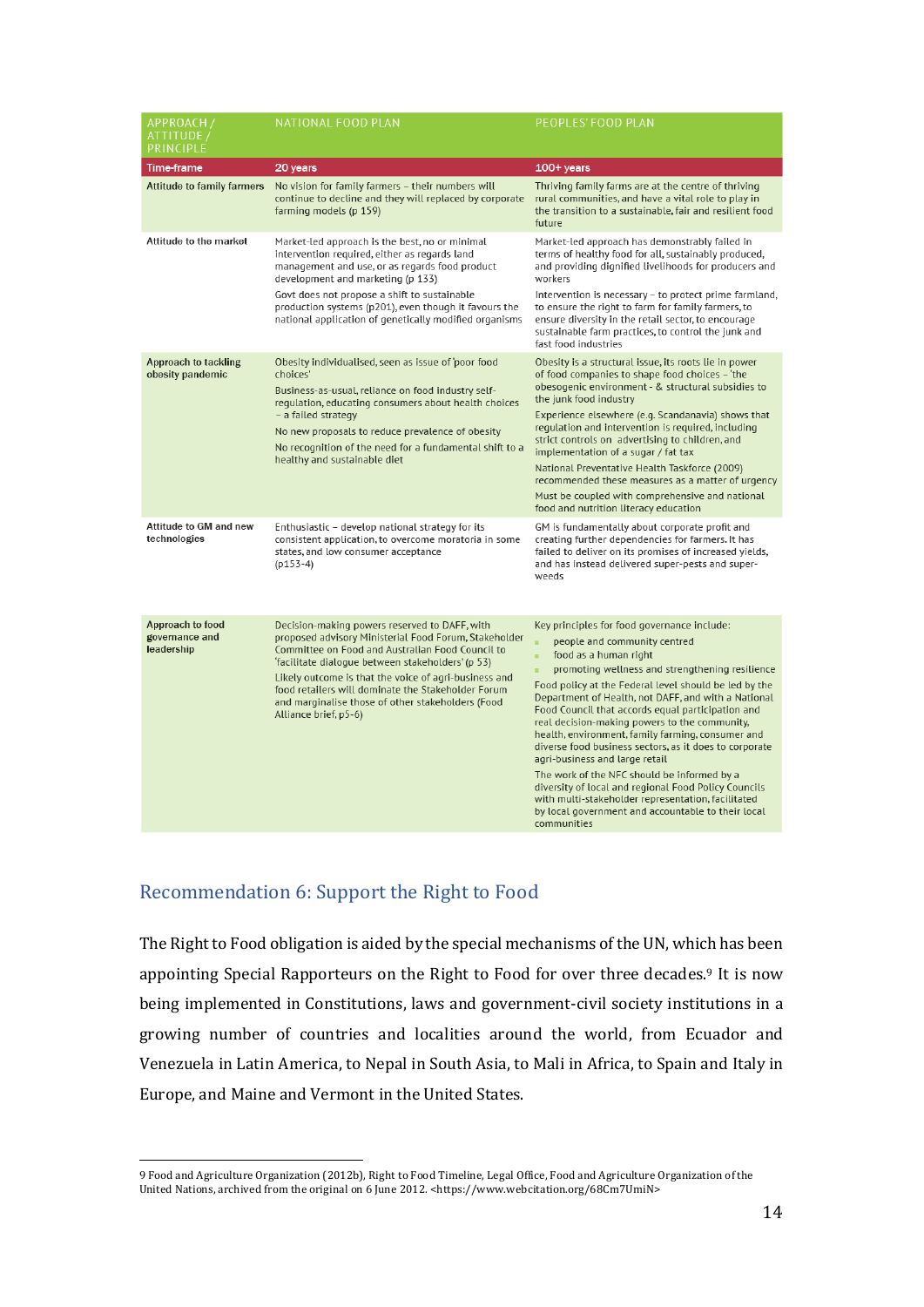Australia is currently lagging in government policy on the right to food. Indeed, the Department of Agriculture has set out a number of aspirational agricultural and food policies and has set up numerous task groups in order to improve policymaking.However, major determinants of food prices along value-chains are becoming more complex in nature and connection to other factors. Access to food among the population is largely unequal despite our high production rates and competitiveness throughout the export industry.

In order to achieve better success in meeting its obligations, Australian government bodies must address the challenges within the food system, including concentrated control of our fresh food supply and an economic model that limits the possibilities of realising the right to food.<sup>10</sup> This model restricts the role of the State in regulating the domestic food market.

**For food labelling to effectively encourage consumers to avoid eating excessive sugar and added sugars, there needs to be additional efforts to increase access to alternatives such as fresh fruit and vegetables.**

Australia is an affluent nation that exports around 60% of its food. However, the primary health-related problem faced by Australia's urban poor in relation to food is overconsumption of a narrow range of highly processed fatty, sugary and salty foods leading to obesity and a range of cardiovascular problems.11

Federico Davila and Robert Dyball's research shows that this problem is not so much that healthy alternatives are not physically available, but a complex mix of socio-economic factors, including marketing, affordability and social expectations that make unhealthy food choices appear comparatively affordable and convenient.12 Therefore, not only do healthy alternatives need to become more affordable, but many other factors need to be considered when changing food policies such as those relating to labelling of sugar. Sugar labelling has the potential to educate and alter consumption of sugar. In that regard, AFSA supports Option 2 in the Consultation Paper.

 $\overline{a}$ 

<sup>10</sup> Alana Mann, 11 April 2016, What does the human right to food mean for Australians living in food poverty?, Opinion, <https://sydney.edu.au/news-opinion/news/2016/04/11/-the-right-to-food---and-how-1-2-million-australians-miss-out.html>. 11 Federico Davila, & Robert Dyball, 2015, Transforming Food Systems Through Food

Sovereignty: An Australian Urban Context, Australian Journal of Environmental Education, vol. 31(1), pp 34–45.

<sup>12</sup> Federico Davila, & Robert Dyball, 2015, Transforming Food Systems Through Food

Sovereignty: An Australian Urban Context, Australian Journal of Environmental Education, vol. 31(1), pp 34–45.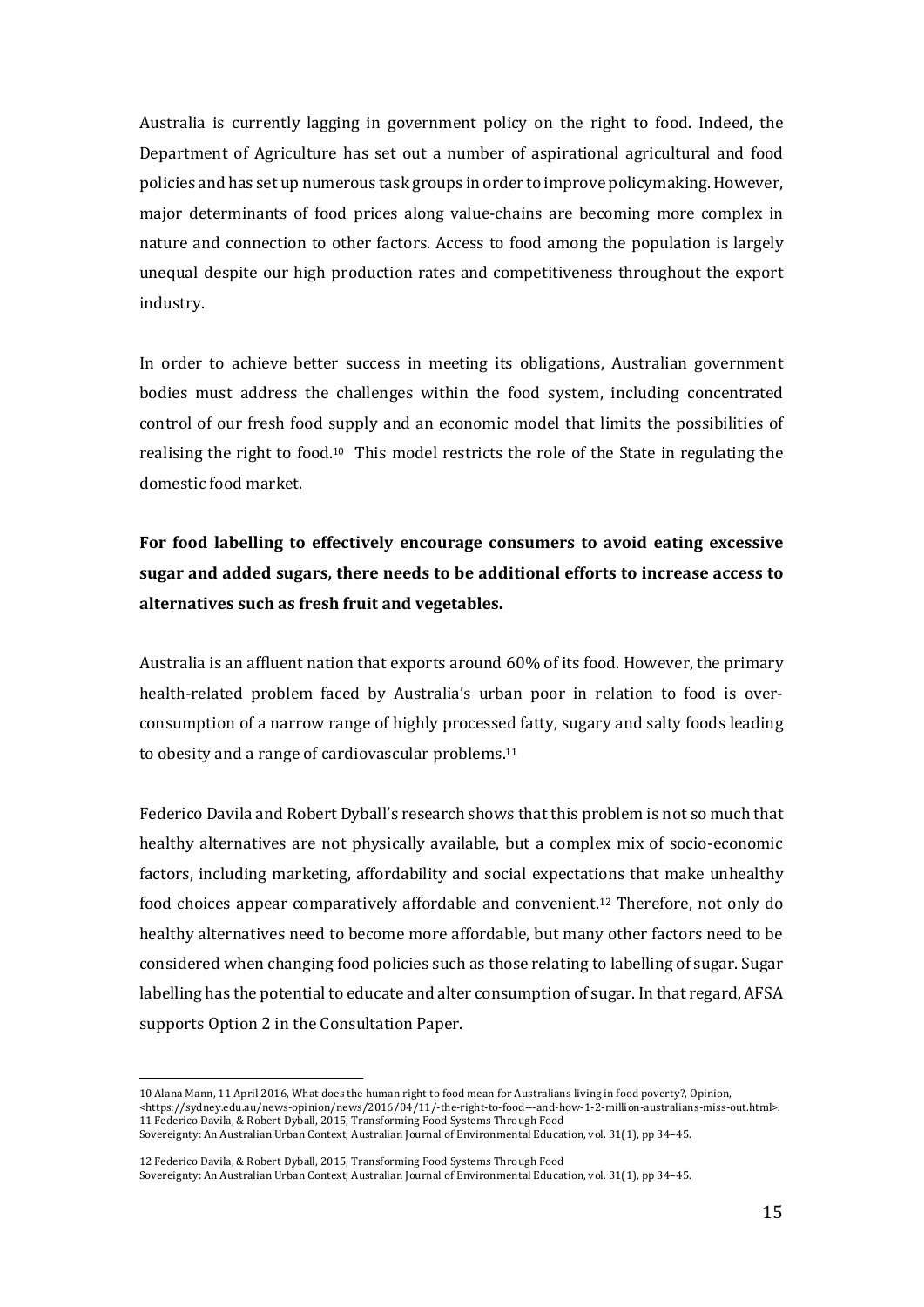Concurrently, Australia is ninth highest on the inequality scale among the 26 OECD countries and 14 percent of our population lived below the poverty line in 2014.13 Australia is clearly failing to deliver its obligation to guarantee the right to food. This calls for greater governance among Governments and responsible industry bodies.

To become a leading nation in addressing the impacts on the public health as part of reforming our food and farming policies, the FRSC should thoroughly consider the challenges faced by producers, such as increased industrialisation of the food system, climate change and other economic, social and cultural issues. By considering the right to food, the FRSC will be better equipped address these issues.

Australia needs to strengthen its efforts to establish the right to food. Despite the adoption of the *Voluntary Guidelines to support the progressive realisation of the right to adequate food in the context of national food security* by the Food and Agriculture Organisation of the UN (FAO) in 2004, the Right to Food remains unrealised for one out of seven people. globally.

The Right to Food Guidelines do not provide legal entitlements but provide a framework for the development of national strategies and policies including budgeting and allocation of funds to food security. States including South Africa, Kenya, Switzerland, Bolivia, Ecuador, *Mexico and Brazil have made constitutional provisions guaranteeing the right to food with* varying success.<sup>14</sup>

### AFSA's contribution to Right to Food

#### People's Food Plan supported by scholar

 $\overline{a}$ 

Dr Alana Mann, a senior lecturer in the University of Sydney's Department of Media and Communications, and former committee member of AFSA, emphasises the significance of AFSA's work towards the right to food. Dr Alanna Mann is leading a research project at the Sydney Environment Institute examining the social-cultural dimensions of food security in the Sydney City Local Government Area, where eight of the ten most densely populated and culturally diverse neighbourhoods in Australia are located.15 She

<sup>13</sup> ABC< http://www.abc.net.au/news/2014-10-12/poverty-levels-among-australians-on-the-rise-acoss-report-abs/5807624>. 14 Alana Mann, 11 April 2016, What does the human right to food mean for Australians living in food poverty?, Opinion,

<sup>&</sup>lt;https://sydney.edu.au/news-opinion/news/2016/04/11/-the-right-to-food---and-how-1-2-million-australians-miss-out.html>. 15 Alana Mann, 11 April 2016, What does the human right to food mean for Australians living in food poverty?, Opinion, <https://sydney.edu.au/news-opinion/news/2016/04/11/-the-right-to-food---and-how-1-2-million-australians-miss-out.html>.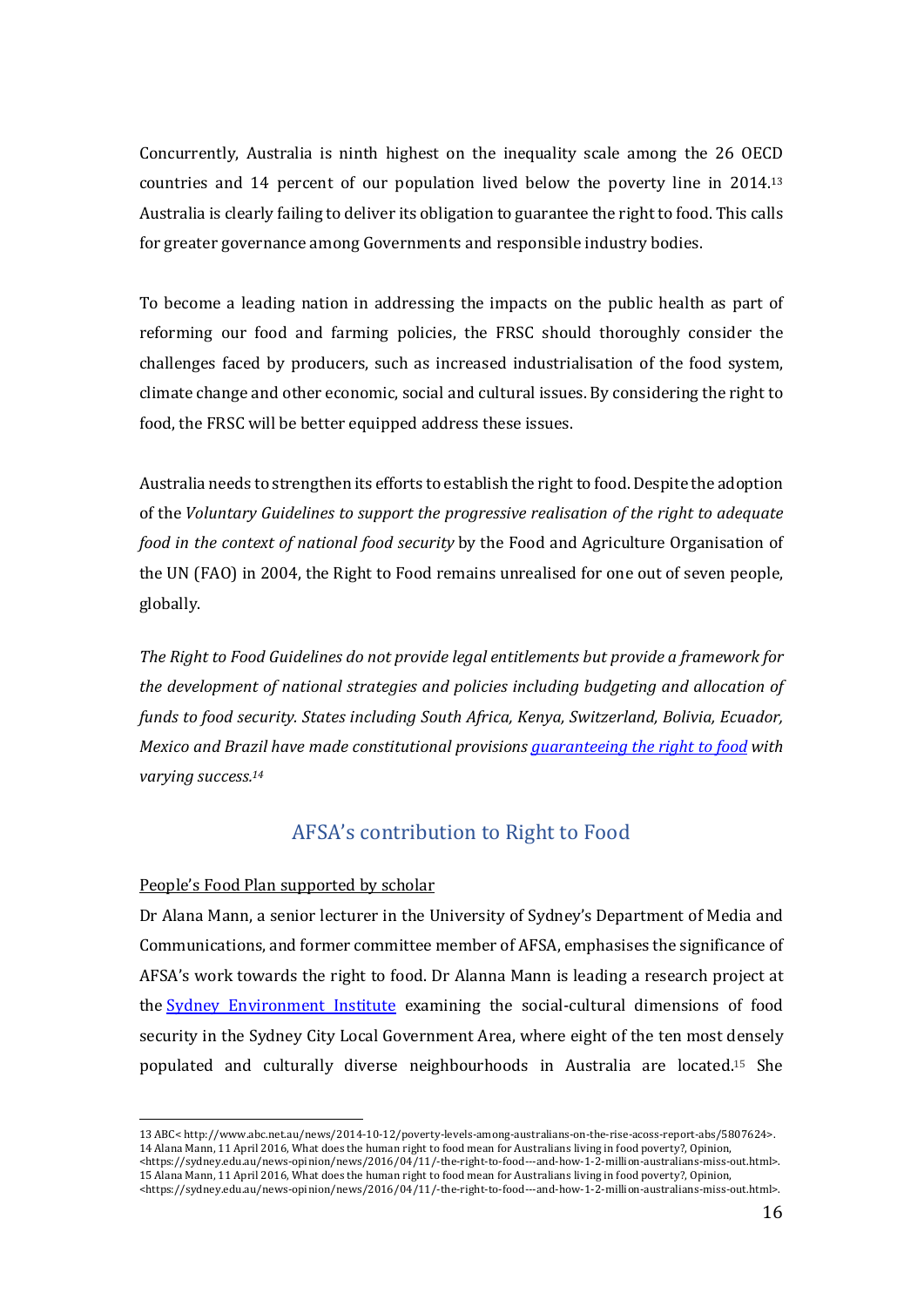advocates for affordable, accessible and healthy food being made available to everyone, and recommends creating a publicly-funded safety net for the most vulnerable.

#### Annual Australian Food Sovereignty Convergence

AFSA runs annual Food Sovereignty Convergences. These gatherings encourage participation from attendees including government ministers, our members, farmers, chefs, Aboriginal Traditional Owners and the broader public. The Convergence facilitates wide-ranging and inclusive discussions around the measures needed to promote food sovereignty. At last year's Convergence in Canberra, the topic of 'right to food' in Australia and at a global level was discussed, among many other issues relating to food sovereignty. (See our media release 16 October 2017).

#### Meeting of the Coordinating Committee of the Civil Society Mechanism

In May 2017, AFSA President Tammi Jonas participated in a Meeting of the Coordinating Committee of the Civil Society Mechanism (CSM) in Italy.

The Civil Society Mechanism (CSM) for relations with the United Nations Committee on World Food Security (CFS) is the largest international space of civil society organisations (CSOs) working to eradicate food insecurity and malnutrition.16

Participants spoke about wealthy states such as the US 'redlining' the right to food in attempts to stifle discussion about addressing food insecurity in their countries. They emphasised the importance of food and health becoming the centre of the right to food framework.

**Anna Treasure** 17 hours ago Mention of Australia here?

 $\overline{a}$ 

# AFSA's Option Preferences

- AFSA expressly **does not support** Option 1: Status Quo.
- AFSA **supports** Option 2: Education on how to read and interpret labelling information about sugars.

<sup>16</sup> Civil Society Mechanism for relations to the UN Committee on World Food Security, What is the CSM? <http://www.csm4cfs.org/the-csm/>.